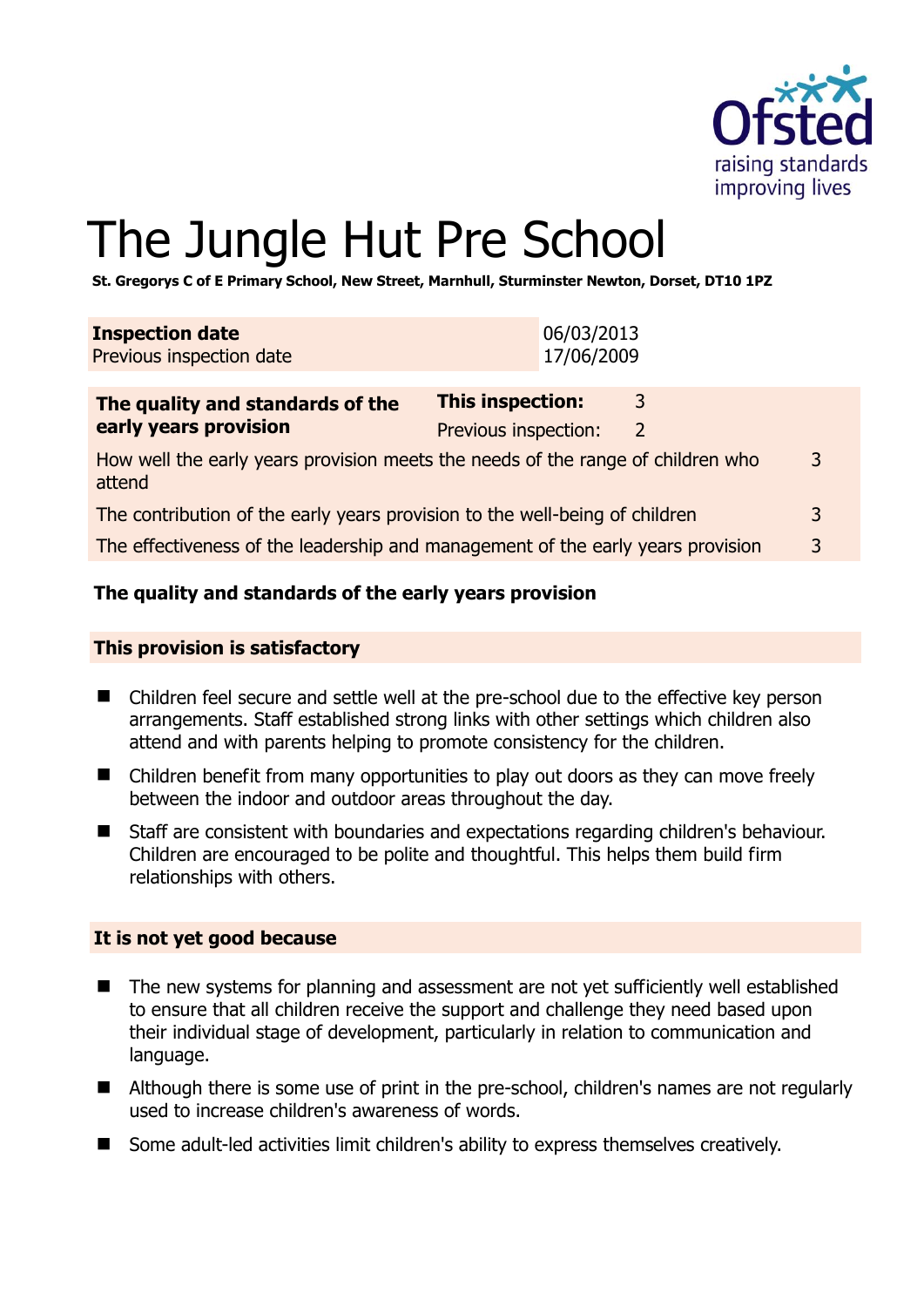# **Information about this inspection**

Inspections of registered early years provision are:

- $\blacksquare$  scheduled at least once in every inspection cycle the current cycle ends on 31 July 2016
- scheduled more frequently where Ofsted identifies a need to do so, for example where provision was previously judged inadequate
- **•** brought forward in the inspection cycle where Ofsted has received information that suggests the provision may not be meeting the legal requirements of the Early Years Foundation Stage or where assessment of the provision identifies a need for early inspection
- **•** prioritised where we have received information that the provision is not meeting the requirements of the Early Years Foundation Stage and which suggests children may not be safe
- scheduled at the completion of an investigation into failure to comply with the requirements of the Early Years Foundation Stage.

The provision is also registered on the voluntary and compulsory parts of the Childcare Register. This report includes a judgment about compliance with the requirements of that register.

#### **Inspection activities**

- $\blacksquare$ The inspector observed activities in the playroom and the outside learning environment.
- The inspector held meetings at an appropriate time with the manager of the provision.
- $\blacksquare$ The inspector looked at children's assessment records and planning documents and a sample of welfare documents.
- $\blacksquare$ The inspector checked evidence of staff suitability and qualifications of practitioners working with children and the provider's self-evaluation form.
- The inspector took account of the views of parents and carers spoken to on the day of the inspection.

**Inspector**  Samantha Powis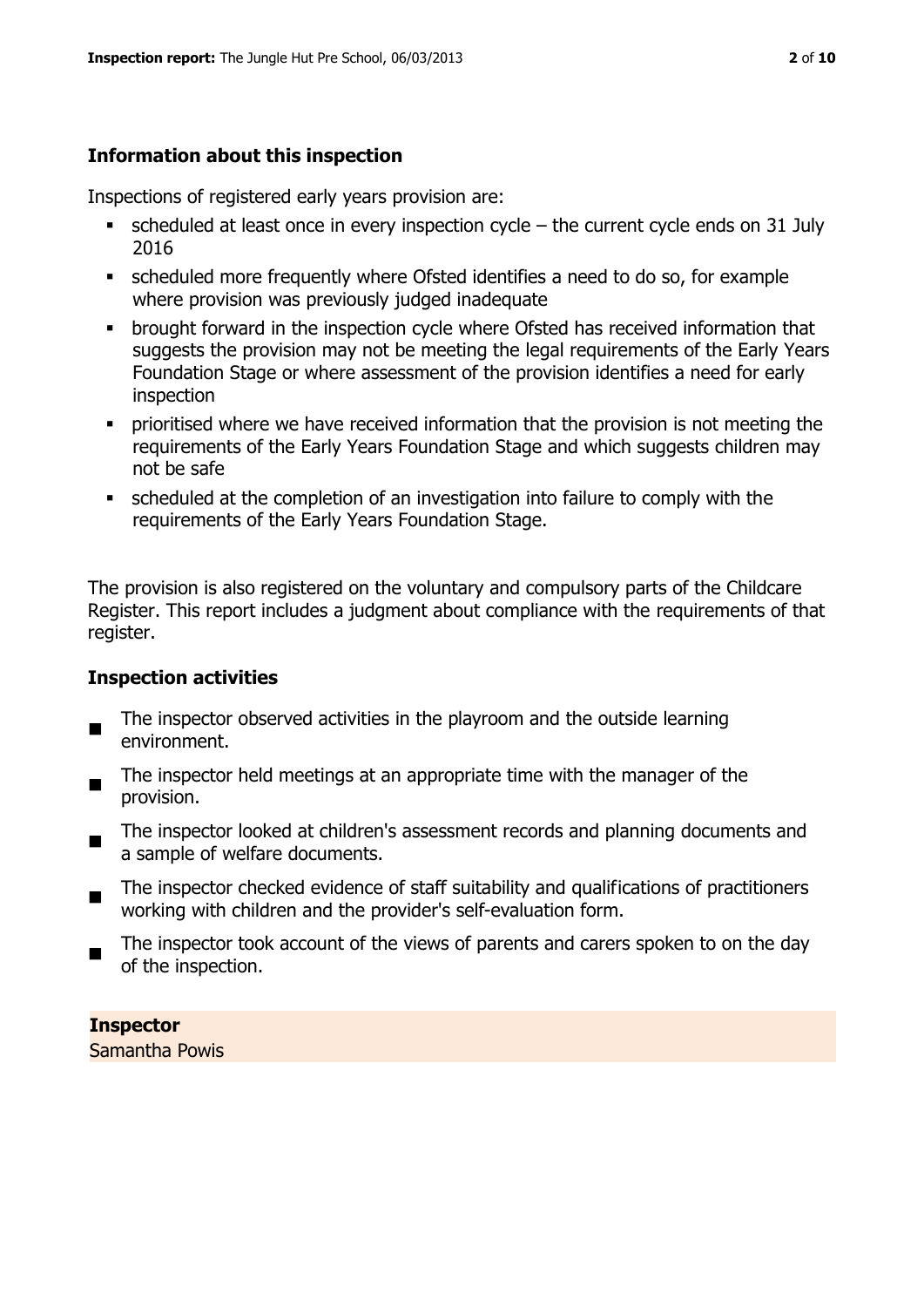# **Full Report**

# **Information about the setting**

The Jungle Hut Pre-School has been registered since 1993. It is a committee run group with close links with the host school. It operates from a purpose built premise situated in the grounds of St Gregory's C of E Primary School in Marnhull, Dorset. Children have use of a main playroom and associated facilities. There is an enclosed outside play area available at the front of the building and the group also have use of the school outside facilities.

The pre-school is registered on the Early Years Register and the voluntary and compulsory parts of the Childcare Register. It is open Monday to Friday, term time only from 8.30am until 3.30pm. Holiday sessions are also offered according to demand. The pre-school support children who have special educational needs and/or disabilities. The pre-school is registered to receive government funding for free nursery education for three-and fouryear-olds. There are currently 31 children on roll in the early years age group.

The committee employs a manager who has a level 4 qualification. There are two other members of staff, both of whom have qualifications to level 3, one of whom is nearing completion of a level 4 qualfication.

# **What the setting needs to do to improve further**

#### **To meet the requirements of the Early Years Foundation Stage the provider must:**

■ improve assessment procedures by making better use of written observations to shape learning experiences and plan activities and support, so that each child receives sufficient challenge, particularly relating to their communication and language skills.

#### **To further improve the quality of the early years provision the provider should:**

- $\blacksquare$  increase the use of print in the environment so children can learn about words, such as making more use of their names as labels
- **P** provide more opportunities for children to use their own imaginations when engaging in adult-led creative activities.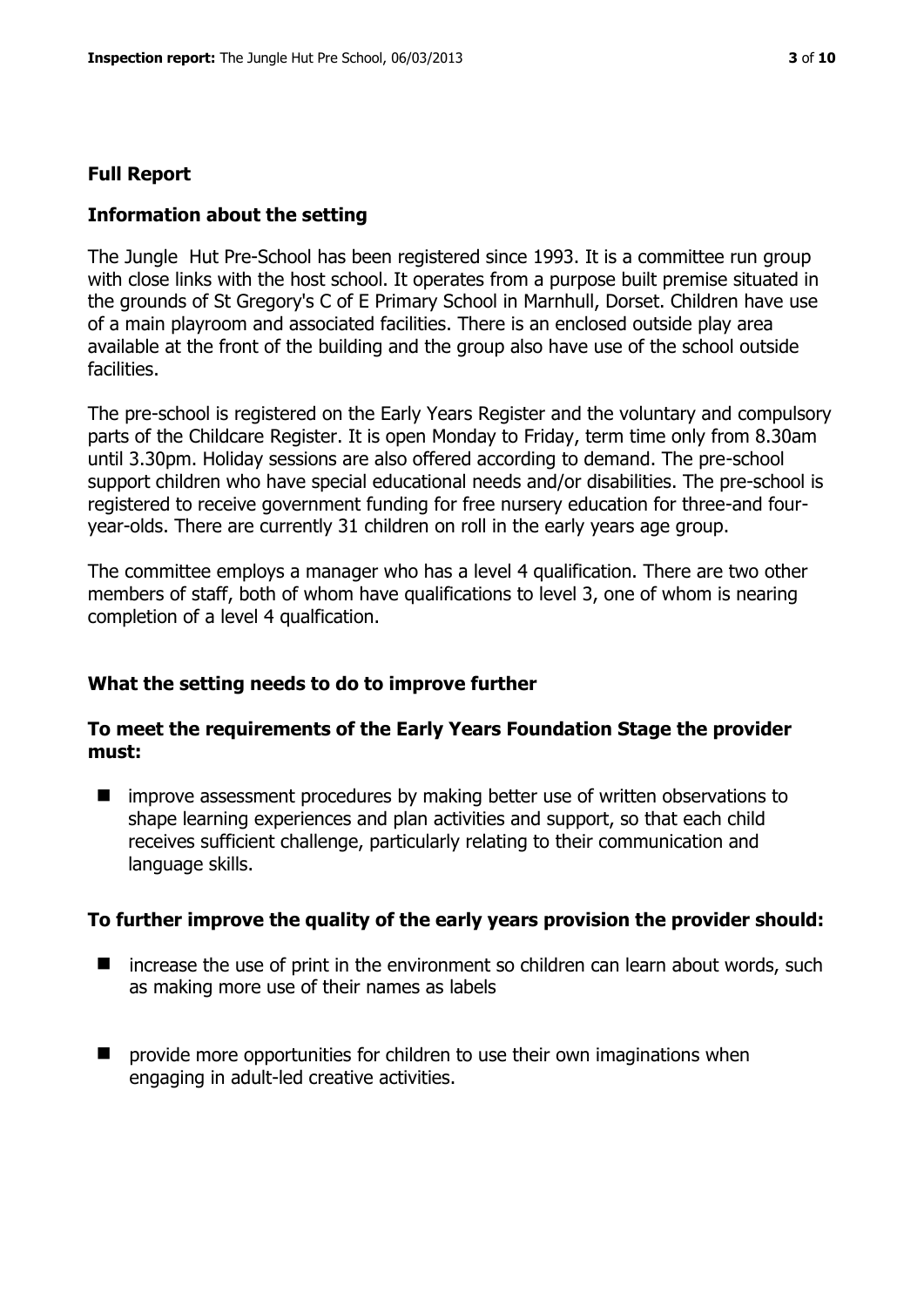#### **Inspection judgements**

#### **How well the early years provision meets the needs of the range of children who attend**

Children are happy at the pre-school and enjoy the range of activities on offer. This means that overall; they are prepared for the next stage in their learning. They benefit from being able to move freely between indoor and outdoor areas, enabling them to play in a way that suits them and enhancing their learning experiences. Staff have an adequate understanding of the Early Years Foundation Stage Framework learning and development requirements. Staff have recently made changes to their systems for observation and assessment. These systems are still being implemented which means that staff are not always making effective use of their observations to plan activities that challenge children sufficiently. Staff are gradually implementing tracking sheets for all children, to help them to monitor children's progress and identify gaps in their learning. This means that children make satisfactory progress in their learning and development. Staff complete the required progress check for two-year-olds and share these with parents.

Staff are friendly and get involved in children's play to increase children's interest. However, activities are not always planned well which means that opportunities to extend children's language development further are sometimes missed. For example, children are excited to learn about the eggs and the incubator. They listen well as the staff member explains what is going to happen. However, there are few resources such as keywords, books or calendars to support children's understanding and challenge their language skills further. Children are sometimes encouraged to use numbers in their play and during daily routines. They are proud to be a 'special helper' at snack time, and help the member of staff to count the plates ready for the children to use. Children find their own picture card to identify where they will be sitting for snack; however, staff have not thought to include written names on these cards to increase children's awareness of words. Children enjoy role play. They dress up in outfits and use their imaginations to involve others in their play. Children have access to a broad range of resources and materials to use when making their own pictures and models. However, adult-led creative activities sometimes limit children's ability to use their own imaginations. For example, when making a card, children have little choice about the tools they use or the design they make. Children show an interest in books and generally listen well to stories. Children join in enthusiastically with songs and actions during 'wake and shake' time. Children are interested in the world around them and frequently go on walks in the local community. They have been involved in growing their own vegetables, and are keen to make sure the flowers receive plenty of water using the easily accessible watering cans and water butt. Children start to develop an understanding and awareness of the wider world through use of books and equipment. As part of their theme about Chinese New Year, they have a go at using chopsticks to eat their food. This helps children to consider the needs of others and encourages them to value and respect diversity. Staff have recently introduced the use of simple sign language and pictorial time lines. This helps all children to feel included and be able to express their needs and thoughts more easily.

Parents are involved in their child's learning. They help staff to establish children's individual starting points through the 'all about me' records. The two-way communication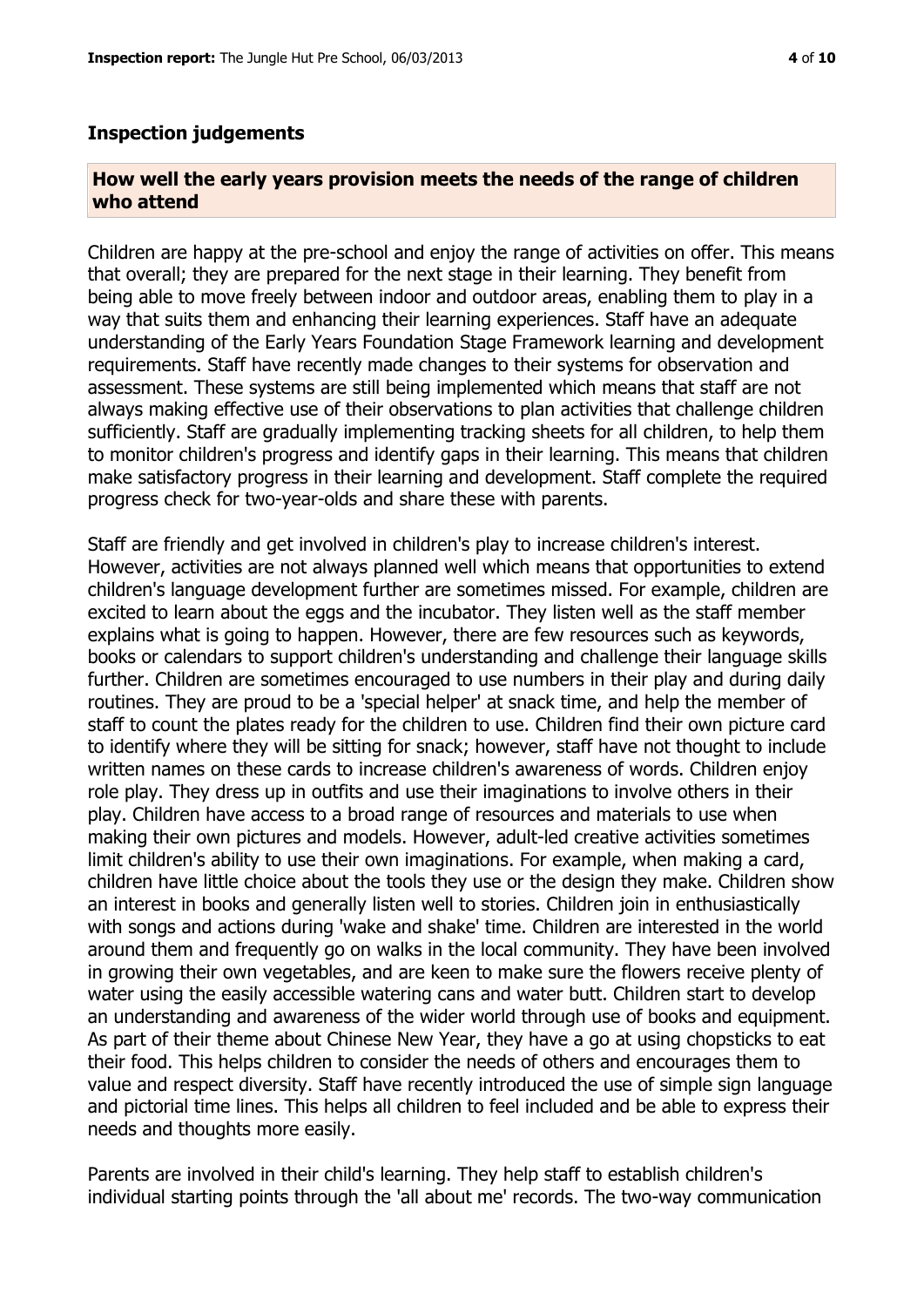diaries encourage a constant exchange of information, helping to promote consistency for the children. Parents look at children's learning journeys on a regular basis with the key person, helping them to share in their child's progress. Parents receive information about forthcoming events and activities' through the large board in the playground. This encourages them to continue children's learning experiences at home.

#### **The contribution of the early years provision to the well-being of children**

Children are secure and settled at the pre-school. They form good relationships with their key person and build friendships with others in the group. The key person arrangements are successful in encouraging effective links between parents and pre-school staff. Children are learning about appropriate boundaries and expectations with regards to behaviour. They are polite due to the encouragement of staff, who act as good role models. Children participate in small group activities that encourage them to recall the 'golden rules' and talk about how their actions make others feel. This helps them to work well together. Children enjoy praise and encouragement from staff as they play well and help to tidy-up, boosting their confidence and self-esteem. Children are encouraged to be increasingly independent. They pour their own drink at snack time and find their own coat and boots to put on before they go out to play.

Effective procedures help ensure the environment and any outings the children take part in are as safe as possible. Staff complete daily checks in all areas. With the support of staff, children use their own tick sheets to also check for potential hazards. This helps them to become increasingly aware of personal safety. Staff follow positive practices and procedures to support children's health. Children enjoy healthy snacks and have access to drinking water throughout the day. Hand washing arrangements prevent the spread of infection and teach children positive practices to support their own health. Children enjoy frequent opportunities to play out doors in the fresh air, benefiting their physical development and their overall health. The pre-school environment is welcoming to children. Examples of children's creative work are displayed on the walls, giving children a strong sense of belonging and pride in their achievements. Children enjoy access to a suitable range of age appropriate toys and equipment, most of which are stored well to enable them to make choices in their play.

# **The effectiveness of the leadership and management of the early years provision**

The staff team are well qualified and meet regularly to share their ideas to promote consistency for the children. Staff receive an induction when starting at the pre-school, helping them to gain an understanding of their individual roles. Ongoing supervision ensures they have an adequate understanding of their responsibilities in meeting the learning and development and safeguarding and welfare requirements of the Early Years Foundation Stage. The manager monitors staff performance to identify areas for improvement. Staff are actively encouraged and supported to develop their own skills by attending training and workshops. The setting seeks the advice of other early years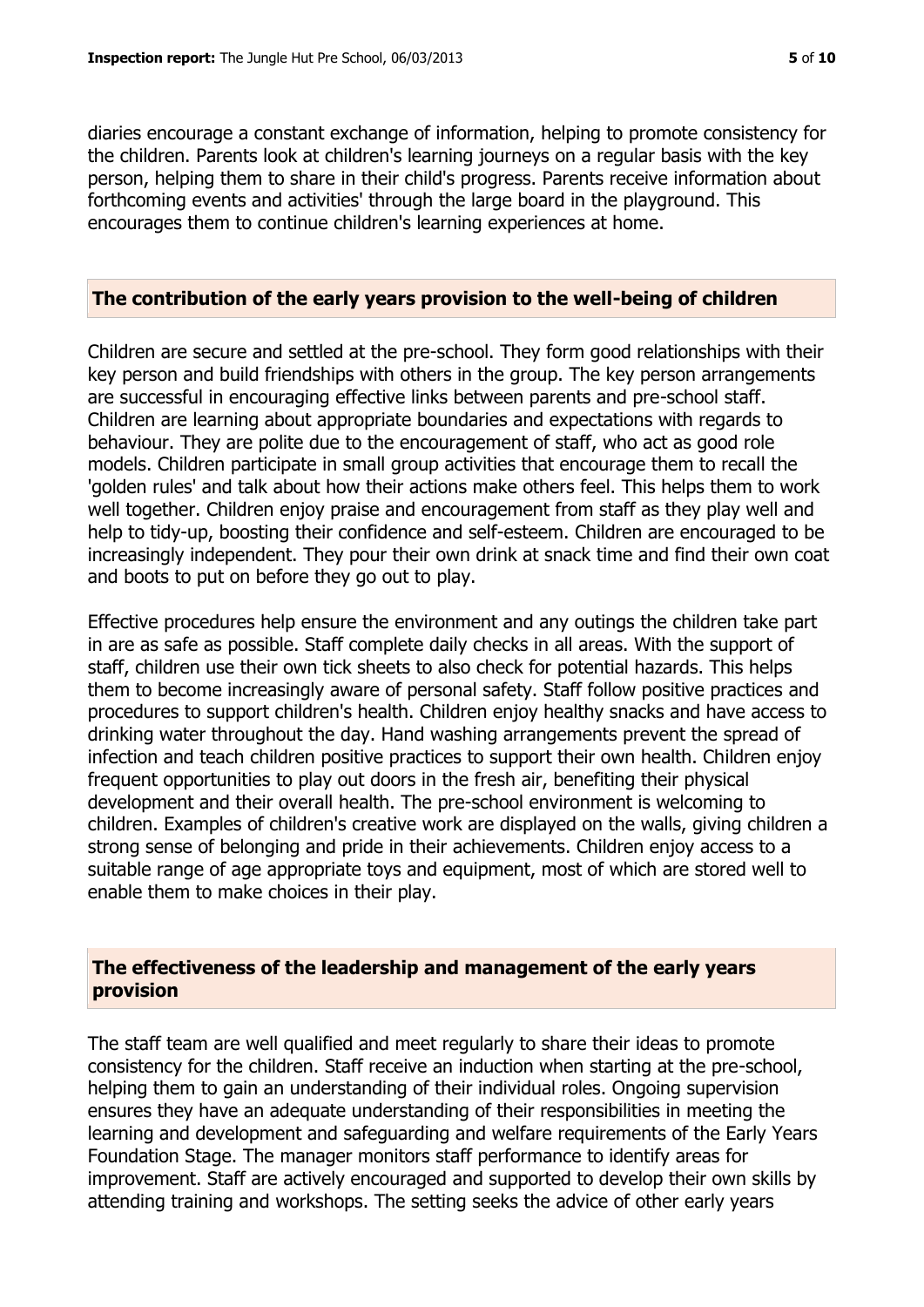professionals and takes action in response to their recommendations. Staff work together to evaluate the success of the setting in meeting children's individual needs. They have identified some areas for improvement that they are currently working on, such as the systems for assessment and planning. Changes made since the last inspection with regards to staff involvement in planning and learning opportunities out-of-doors have had a positive impact on children's learning. Staff have a suitable understanding of the settings safeguarding procedures to help promote children's ongoing welfare. They understand their roles and responsibilities and the steps they must follow if they have a child protection concern. The management follow appropriate procedures when recruiting and vetting staff, helping to safeguard children.

Parents state that they feel well informed about the pre-school through discussions with staff and frequent newsletters. Parents are provided with information about the setting, including written policies and procedures. This helps them to understand the aims and responsibilities of the pre-school. They enjoy the daily communication books, which keeps them informed about routines and events in their child's day. Staff are proactive in establishing links with other settings, and with professionals who work directly with individual children. This helps to promote consistency and continuity for children. Children benefit from visiting the adjacent school to take part in activities and events. School staff make frequent visits to the setting to get to know the children. This helps to ease children's transition from pre-school to school.

#### **The Childcare Register**

| The requirements for the compulsory part of the Childcare Register are | Met |
|------------------------------------------------------------------------|-----|
| The requirements for the voluntary part of the Childcare Register are  | Met |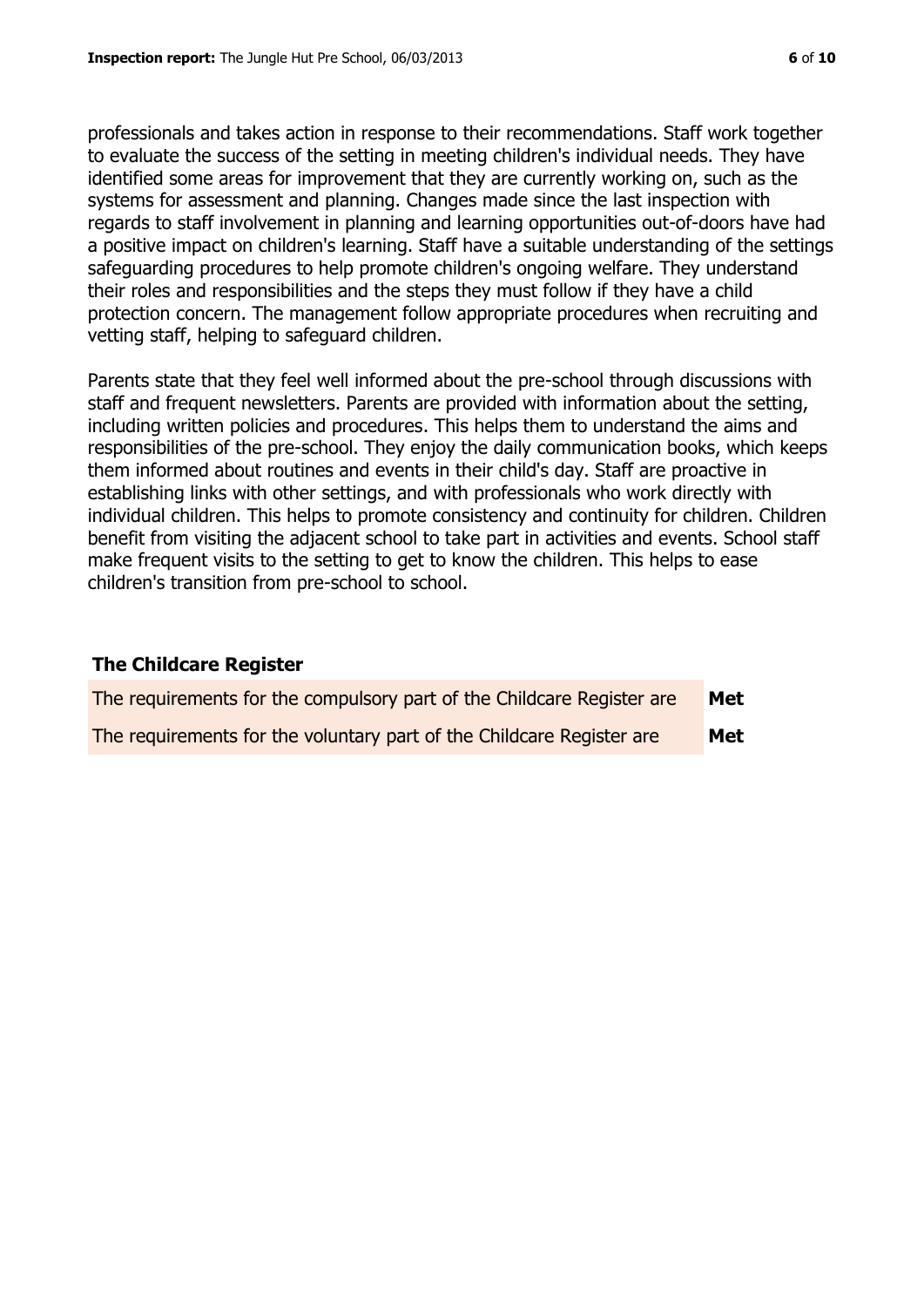# **What inspection judgements mean**

# **Registered early years provision**

| Grade   | <b>Judgement</b> | <b>Description</b>                                                                                                                                                                                                                                                                                                                                                                 |
|---------|------------------|------------------------------------------------------------------------------------------------------------------------------------------------------------------------------------------------------------------------------------------------------------------------------------------------------------------------------------------------------------------------------------|
| Grade 1 | Outstanding      | Outstanding provision is highly effective in meeting the needs<br>of all children exceptionally well. This ensures that children are<br>very well prepared for the next stage of their learning.                                                                                                                                                                                   |
| Grade 2 | Good             | Good provision is effective in delivering provision that meets<br>the needs of all children well. This ensures children are ready<br>for the next stage of their learning.                                                                                                                                                                                                         |
| Grade 3 | Satisfactory     | Satisfactory provision is performing less well than expectations<br>in one or more of the key areas. It requires improvement in<br>order to be good.                                                                                                                                                                                                                               |
| Grade 4 | Inadequate       | Provision that is inadequate requires significant improvement<br>and/or enforcement action. The provision is failing to give<br>children an acceptable standard of early years education and/or<br>is not meeting the safeguarding and welfare requirements of<br>the Early Years Foundation Stage. It will be inspected again<br>within 12 months of the date of this inspection. |
| Met     |                  | The provision has no children on roll. The inspection judgement<br>is that the provider continues to meet the requirements for<br>registration.                                                                                                                                                                                                                                    |
| Not met |                  | The provision has no children on roll. The inspection judgement<br>is that the provider does not meet the requirements for<br>registration.                                                                                                                                                                                                                                        |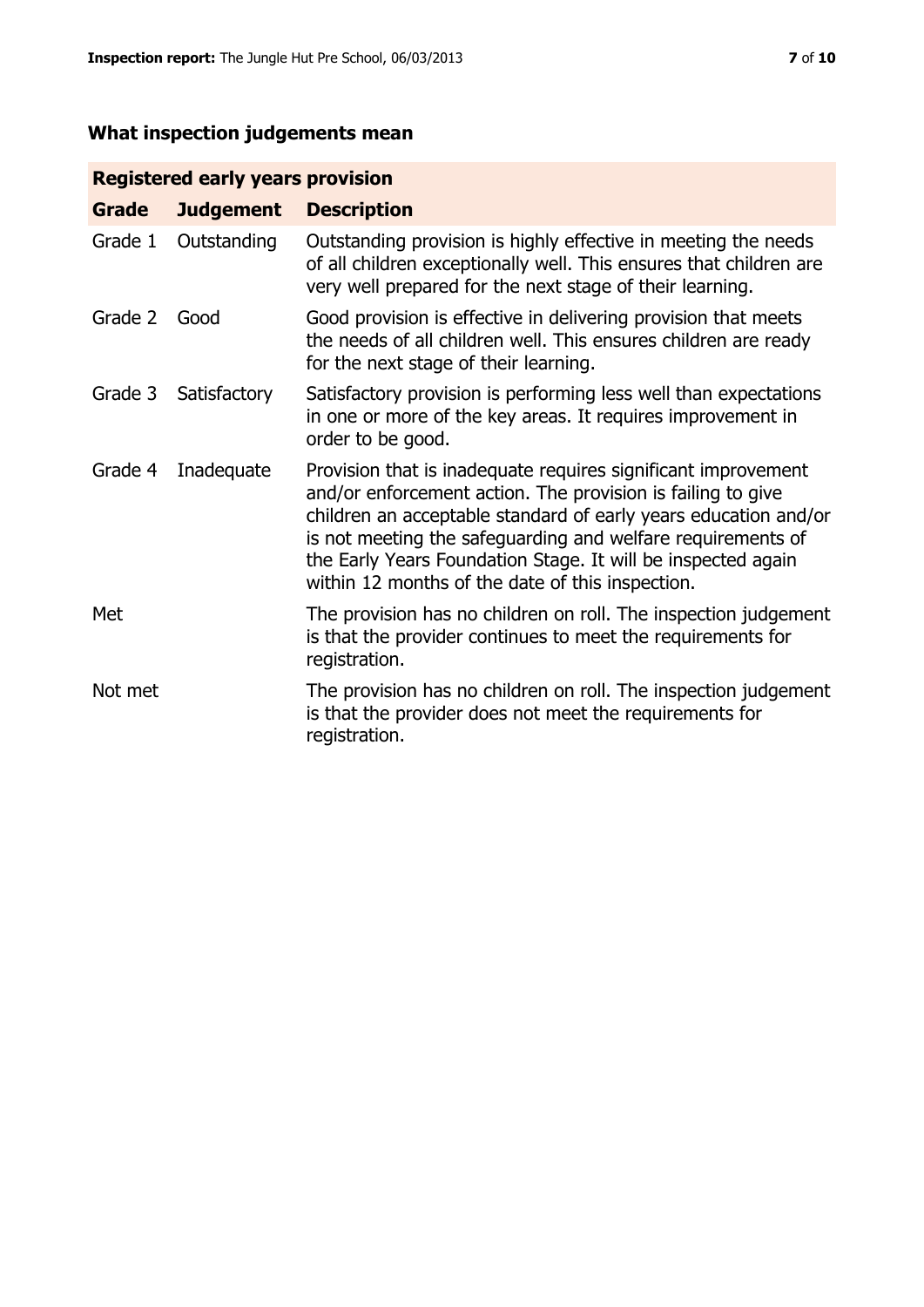#### **Inspection**

This inspection was carried out by Ofsted under sections 49 and 50 of the Childcare Act 2006 on the quality and standards of provision that is registered on the Early Years Register. The registered person must ensure that this provision complies with the statutory framework for children's learning, development and care, known as the Early Years Foundation Stage.

# **Setting details**

| Unique reference number       | 141105                     |
|-------------------------------|----------------------------|
| <b>Local authority</b>        | <b>Dorset</b>              |
| <b>Inspection number</b>      | 846563                     |
| <b>Type of provision</b>      | Full-time provision        |
| <b>Registration category</b>  | Childcare - Non-Domestic   |
| <b>Age range of children</b>  | $2 - 8$                    |
| <b>Total number of places</b> | 20                         |
| Number of children on roll    | 31                         |
| <b>Name of provider</b>       | <b>Marnhull Pre-School</b> |
| Date of previous inspection   | 17/06/2009                 |
| <b>Telephone number</b>       | 01258 820096               |

Any complaints about the inspection or the report should be made following the procedures set out in the guidance *'Complaints procedure: raising concerns and making complaints* about Ofsted', which is available from Ofsted's website: www.ofsted.gov.uk. If you would like Ofsted to send you a copy of the guidance, please telephone 0300 123 4234, or email enquiries@ofsted.gov.uk.

# **Type of provision**

For the purposes of this inspection the following definitions apply:

Full-time provision is that which operates for more than three hours. These are usually known as nurseries, nursery schools and pre-schools and must deliver the Early Years Foundation Stage. They are registered on the Early Years Register and pay the higher fee for registration.

Sessional provision operates for more than two hours but does not exceed three hours in any one day. These are usually known as pre-schools, kindergartens or nursery schools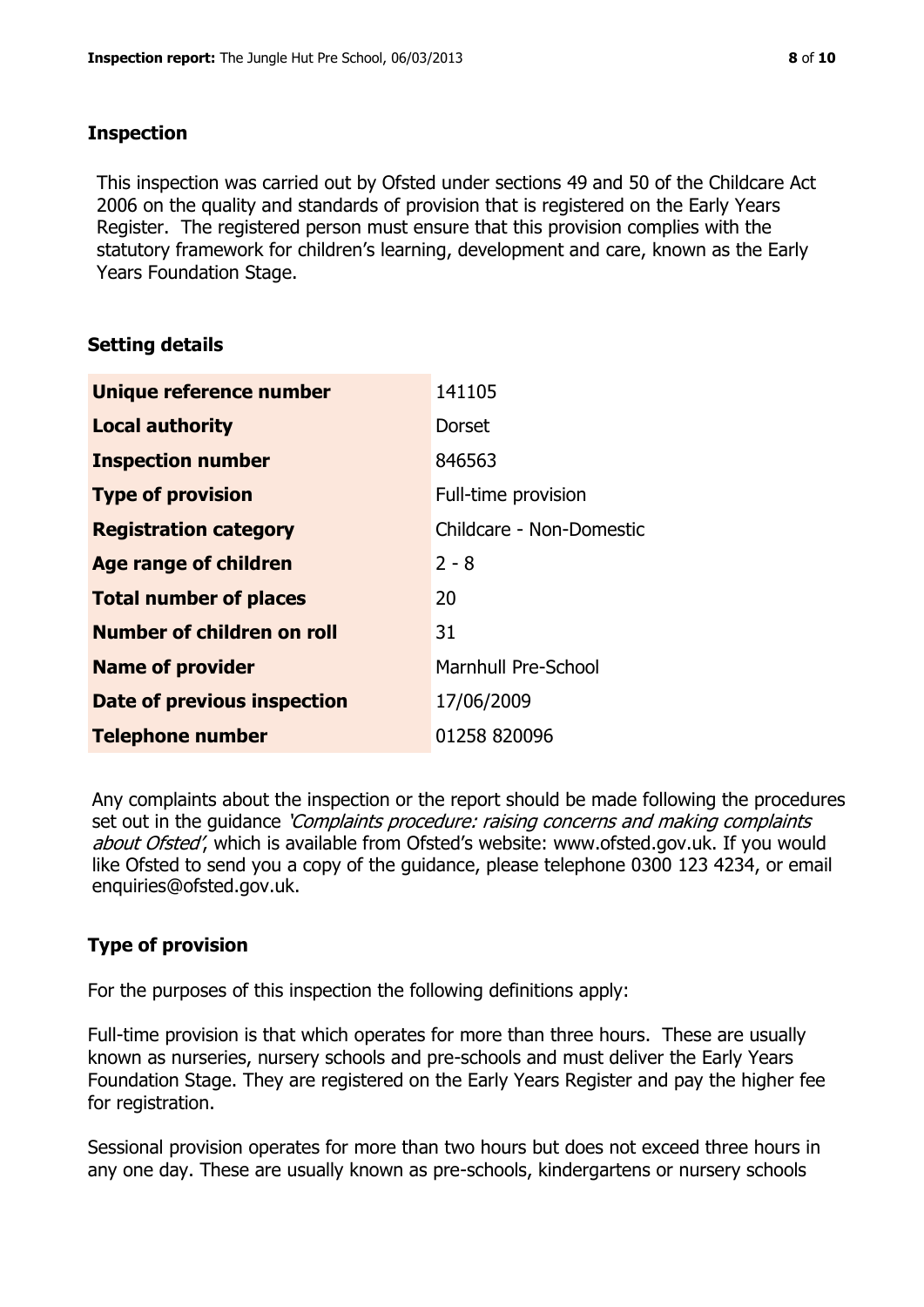and must deliver the Early Years Foundation Stage. They are registered on the Early Years Register and pay the lower fee for registration.

Childminders care for one or more children where individual children attend for a period of more than two hours in any one day. They operate from domestic premises, which are usually the childminder's own home. They are registered on the Early Years Register and must deliver the Early Years Foundation Stage.

Out of school provision may be sessional or full-time provision and is delivered before or after school and/or in the summer holidays. They are registered on the Early Years Register and must deliver the Early Years Foundation Stage. Where children receive their Early Years Foundation Stage in school these providers do not have to deliver the learning and development requirements in full but should complement the experiences children receive in school.